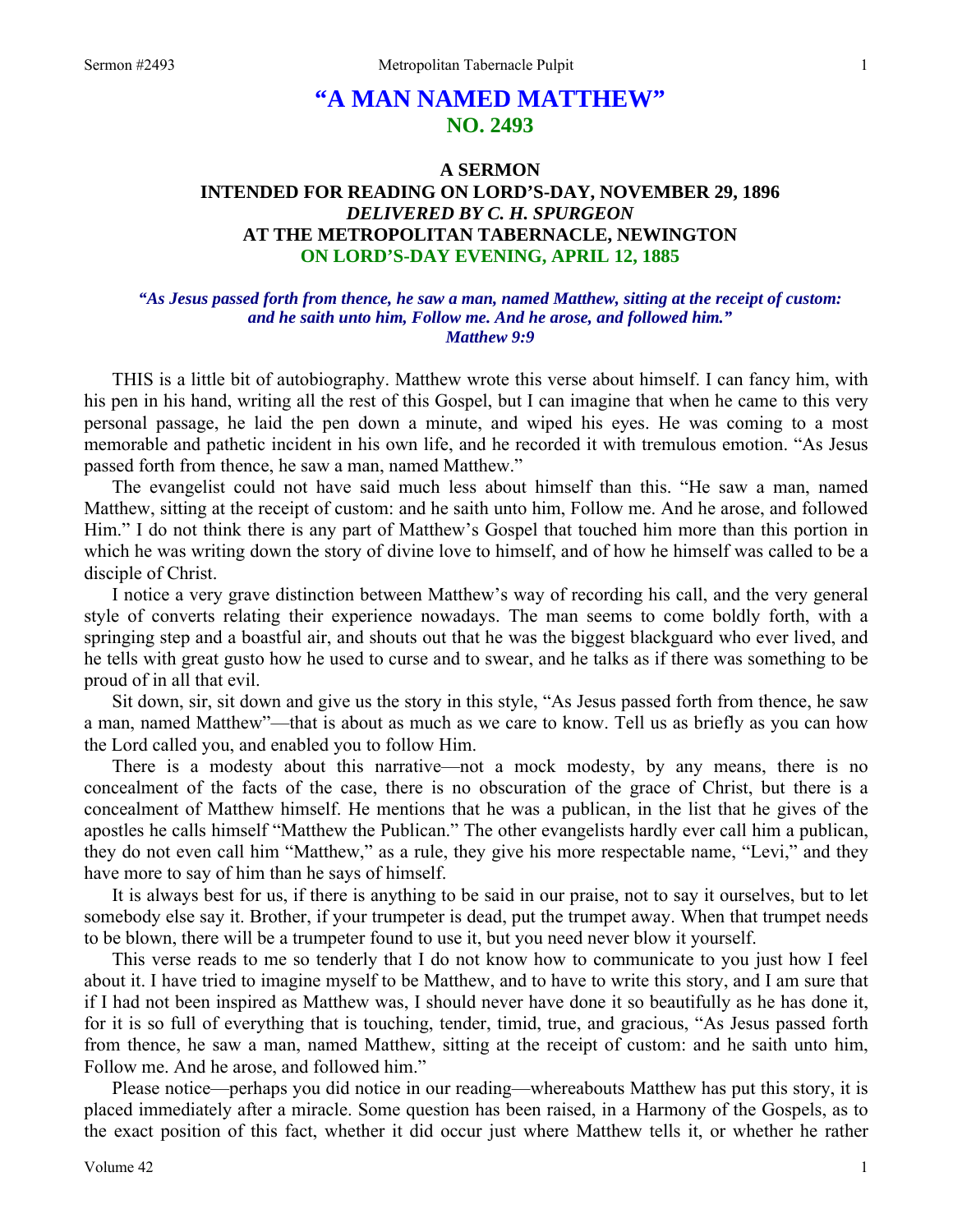studied effect than chronology. Sometimes the evangelists seem to overlook the chronological position of a statement, and put it out of its proper place that it may be more in its place for some other purpose.

Well, I do not know about the chronology of this event, but it seems to me very beautiful on Matthew's part to record his call just here. "There," said he, "I will tell them one miracle about the Savior having made the palsied man take up his bed and walk, and then I will tell them of another miracle—a greater miracle still—how there was another man who was more than palsied, chained to his gains and to an injurious traffic, yet who, nevertheless, at the command of Christ, quitted that occupation and all his gains that he might follow his divine Master."

Whenever you think about your own conversion, dear friend, regard it as a miracle, and always say within yourself, "It was a wonder of grace. If the conversion of anybody was ever a miracle of mercy, it was my conversion, it was extraordinary condescension on Christ's part to look on such a sinner as I was, and nothing but a miracle of grace could have saved me."

So Matthew tells his own story very tenderly, but he tells it very suggestively, putting it just after a most notable miracle, and I think that the evangelist thought there was some similarity between the miracle and his own conversion, for there is nothing that palsies a man towards spiritual things like the lust of gold. Let a man be engaged in oppression and extortion, as the publicans were, and the conscience becomes seared as with a hot iron, and the extortioner is not likely to feel or desire that which is right.

Yet here was a man, up to his neck in an evil occupation, but in a moment, at the divine call, he is made to part with all his hopes of gain that he may follow Christ. It was a miracle similar and equal to the raising of the palsied man who took up his bed and walked.

You too, dear friend, can trace a parallel, perhaps between your conversion and some miracle of the Master. Was it, in your case, the casting out of devils? Was it the opening of the eyes of the blind? Was it the unstopping of deaf ears, and the loosing of a silent tongue? Was it the raising of the dead, or even more than that, was it the calling forth of corruption itself out of the grave, as when Jesus cried, "Lazarus, come forth," and Lazarus came forth?

In any case, I invite you who know the Lord, in the silence of your souls just to sit down and think, not about Matthew, but about ourselves. I shall think about "a man named Spurgeon," and you can think about "a man named John Smith," or "Thomas Jones," or whatever your name may happen to be. If the Lord has looked upon you in love, you can just put your own name into the text, and say, "As Jesus passed forth from thence, he saw a man named James," or "John," or "Thomas," and you women may put in your names too, you Maries and Janes, and so forth. Just sit and think how Jesus said to each one of you, "Follow me," and how in that happy moment you did arise and follow Him, and from that hour you could truly sing, as you have often sung since—

> *"'Tis done! the great transaction's done: I am my Lord's, and He is mine: He drew me, and I follow'd on, Charm'd to confess the voice divine.*

*"High heaven, that heard the solemn vow, That vow renew'd shall daily hear: Till in life's latest hour I bow, And bless in death a bond so dear."* 

With some degree of rapidity, I will try to conduct your thoughts to various points of this interesting and instructive narrative.

**I.** The first is that THIS CALL OF THE MAN NAMED MATTHEW SEEMED ACCIDENTAL AND UNLIKELY.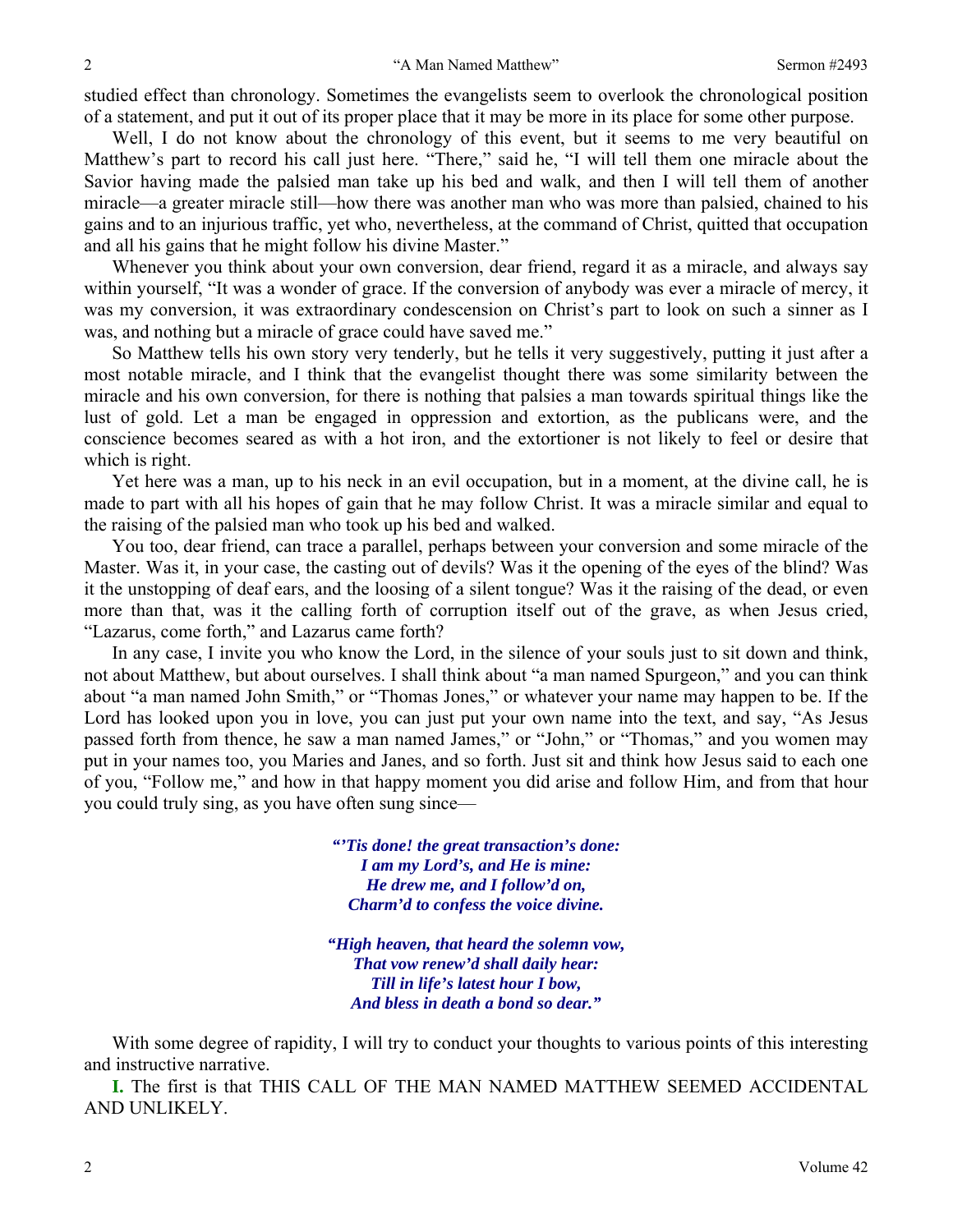"As Jesus passed forth from thence," just as He was going about some work or other, going away from Capernaum perhaps, or merely going down one of its streets, it was as He "passed forth" that this event happened. As He passed, "He saw a man, named Matthew." That is the way we talk when we speak of things that, as we say, "happen" we scarcely know why. Now, dear friend, was that how you were converted? I do not know how long ago it was, but it did so happen, did it not? Yet it did not seem to you to be a very likely event ever to occur.

Looking back at the case of Matthew, it does seem now to have been a very unlikely thing that he should become a follower of Jesus. *Capernaum was Christ's own city, so He had often been there, yet Matthew remained unsaved*. Christ had not seen that "man, named Matthew," in the special way in which He saw him on this particular occasion, and you, dear friend, went to a place of worship a great many times before you were converted, perhaps you had been there regularly since you were a child. Yet it was not till that one particular day of grace that anything special happened to you, even as it was not till the time recorded in our text that something very special happened to the man named Matthew.

Further, at that time, *Jesus seemed as if He was about other business,* for we read, "as Jesus passed forth from thence." And perhaps it seemed to you that the preacher was aiming at something else when his word was blessed to you. He was, maybe, comforting believers, yet God sent the message home to you, a poor unconverted sinner. Strange, was it not, both in Matthew's case and your own?

At that time also, *there are many other people in Capernaum, yet Christ did not call them*. He saw them, but not in the particular way in which He saw the man named Matthew. And in like manner, on that day of mercy when you received the blessing of salvation, perhaps there was a crowded congregation, but as far as you know, the blessing did not reach anybody but yourself. Why then, did it come to you? You do not know, unless you have learned to look behind the curtains in the holy place, and to see by the light of the lamp within the veil.

If you have looked there, you know that when Jesus Christ is passing by, what men call His accidents are all intentional, the glances of His eye are all ordained from eternity, and when He looks upon anyone, He does it according to the everlasting purpose and the foreknowledge of God. The Lord had looked long before on that man named Matthew, so, in the fullness of time, Jesus Christ must needs pass that way, and He must look in love and mercy upon that man named Matthew. He saw him then because, long before, He foresaw him.

I cannot tell how you happen to be here, my dear friend—a stranger in London perhaps, and a total stranger to this Tabernacle, yet I believe you are brought here that my Lord and Master may see you *you,* "a man, named Matthew," or "John," or "James," or "Thomas," or whatever your name may be. And oh! I pray that this may be the time when you shall see Him and hear Him say, "Follow me," and you shall feel a blessed constraint to follow Him without question, or hesitancy, but at once leave whatever your sinful life may have been, and become a follower of Christ.

So, in the first place, this call of Matthew seemed accidental and unlikely, yet it was according to the purpose of God, and therefore it was duly given and answered.

**II.** In the second place, THIS CALL OF THE MAN NAMED MATTHEW WAS ALTOGETHER UNTHOUGHT OF AND UNSOUGHT.

Matthew was not engaged in prayer when Christ called him. *He was in a degrading business,*  "sitting at the receipt of custom." He was not listening to the Savior's preaching, he was taking from the people, against their will, the taxes for their Roman conqueror. As far as I can see, he had not even thought about Christ.

I do not believe that he had been called before to be a disciple of Christ, and that he was on this occasion called to be an apostle, for I cannot imagine one who had been saved by Christ, returning to the publican business. It was an extortioner's occupation all through, and he who is called to be Christ's follower does not practice extortion from his fellow men. If that is his employment before his conversion, he quits it when he comes to Christ.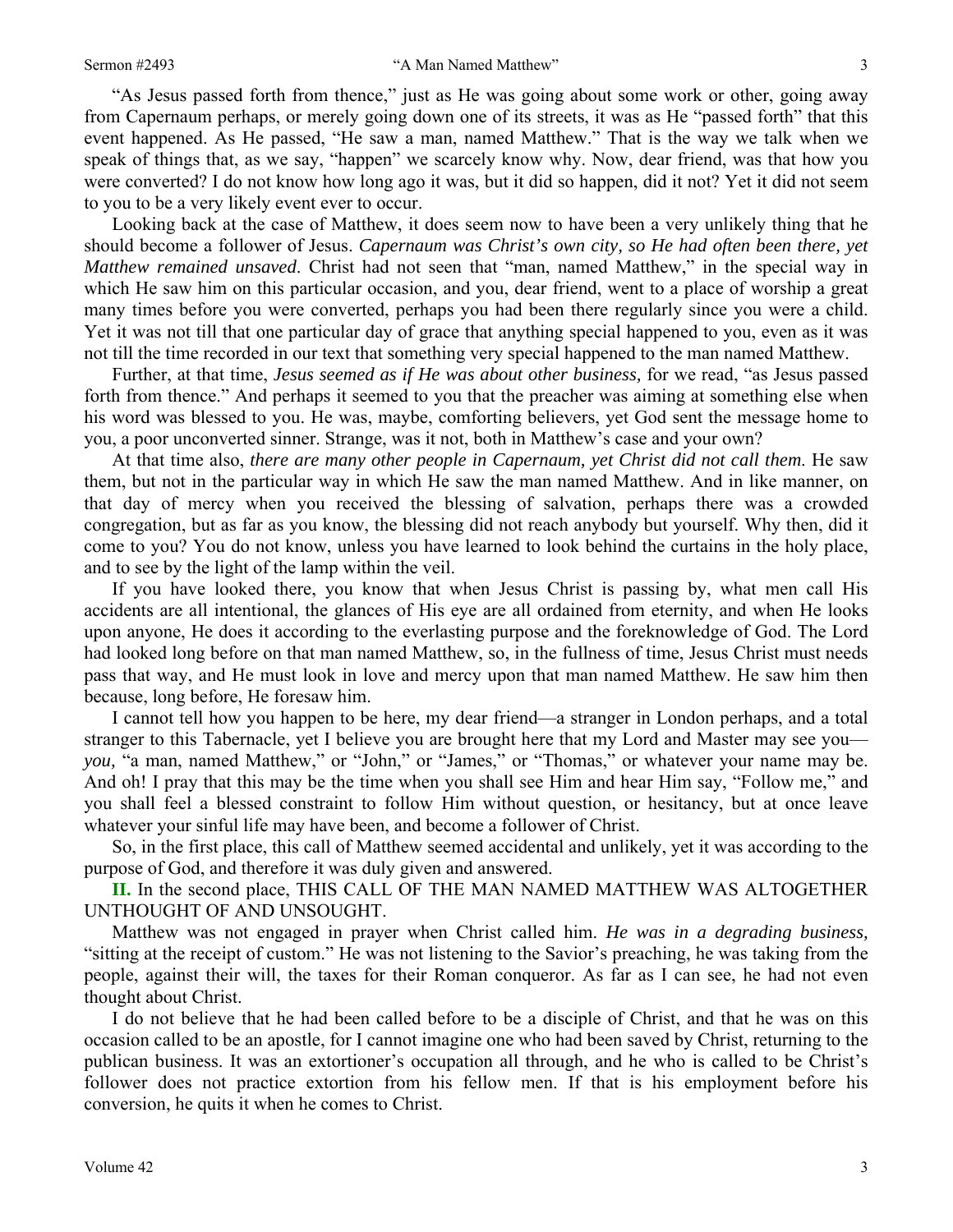Matthew was, further, *in an ensnaring business*. Nothing is more likely to hold a man fast then the love of gain. Sticky stuff is that gold and silver of which many are so fond, it has bird-limed many a soul for the great fowler, the devil, and many have been destroyed by it. The publicans usually made a personal profit by extorting more than was due, and at this time, Matthew was not paying away money, but "sitting at the receipt of custom."

I do not know that *even if Matthew had wished to follow Christ, he would have dared to do so*. He must have thought that he was too unworthy to follow Christ, and if he had dared to attempt it, I should suppose that *he would have been repulsed by the other apostles*. They would have snubbed him and asked, "Who are you, to come among us?" They dared not do so after Christ Himself had said to Matthew, "Follow me," but certainly there is no indication that this man named Matthew was seeking Christ, or even thinking about Him, yet, while he sat taking his tolls and customs, Jesus came to him and said, "Follow me."

O my dear hearer, if you have been converted, it may be that something like this was true in your case! At any rate, this I know is true, you were not the first to seek Christ, but Christ was the first to seek you. You were a wandering sheep and did not love the fold, but His sweet mercy went out after you. His grace made you thoughtful and led you to pray, the Holy Spirit breathed in you your first breath of spiritual life, and so you came to Christ. It was so, I am sure, you did not first seek Christ, but He first sought you.

Let us who are saved present the prayer to God now, that many here who have never sought the Lord may nevertheless find Him, for it is written, "I am found of them that sought me not: I said, Behold me, behold me, unto a nation that was not called by my name." See then, the freeness of the grace of God, the sovereignty of His choice. Admire it in the man named Matthew, admire it still more in yourself, whatever your name may be.

**III.** Thirdly, THIS CALL OF MATTHEW WAS GIVEN BY THE LORD JESUS WITH FULL KNOWLEDGE OF HIM.

It is not said that Matthew first saw the Lord, but "as Jesus passed forth from thence, he saw a man, named Matthew." I like to dwell upon those words, "He saw a man, named Matthew," because they seem to me to have a great deal of instruction in them.

Christ probably stopped opposite where Matthew was sitting, and looking at him, *He saw all the sin that had been in him, and all the evil that still remained in him*. "He *saw* a man, named Matthew." Christ has a searching look, a discerning look, a detecting look. He looked Matthew up and down and He saw all that was in him. All that was secret to others was manifest before His piercing eyes. "He saw a man, named Matthew," and I believe that Jesus saw more in Matthew than was really in Matthew, I mean, that His love looked goodness into Matthew, and then saw it, His love looked grace into Matthew, and then saw it.

I do not know, but as far as I can see, Matthew had always been called "Levi" before. The Lord Jesus Christ did not see "a man named Levi." That was his old name, but *He saw Matthew as he was to be,* "He saw a man, named Matthew." O Beloved, when the Lord looked upon you even while you were a sinner, He saw a saint in you, though it was only His own eyes that could see so much as that. What He meant to make of you, He already saw in you, and He loved you as one who should yet be one of His redeemed servants.

I believe also that when the Lord Jesus Christ saw Matthew with the pen in his hand, He said to Himself, "See what a nimble pen he has, *he is the man to write the first of the four Gospels."* Jesus saw Matthew figuring away, as he put down the people's names and how much they paid, and He said to Himself, "That is the man to write one of the most regular and orderly of the Gospels, there is a clerkly habit about this man, he is a good account keeper, that is the man for my service."

I do not know, dear friend, what the Lord may happen to see in you. I do not know all that He saw when He looked upon me, I fear that He saw nothing in me but sin, and evil, and vanity, but I believe that He said to Himself concerning me, "I see one to whom I can teach My truth, and who, when he gets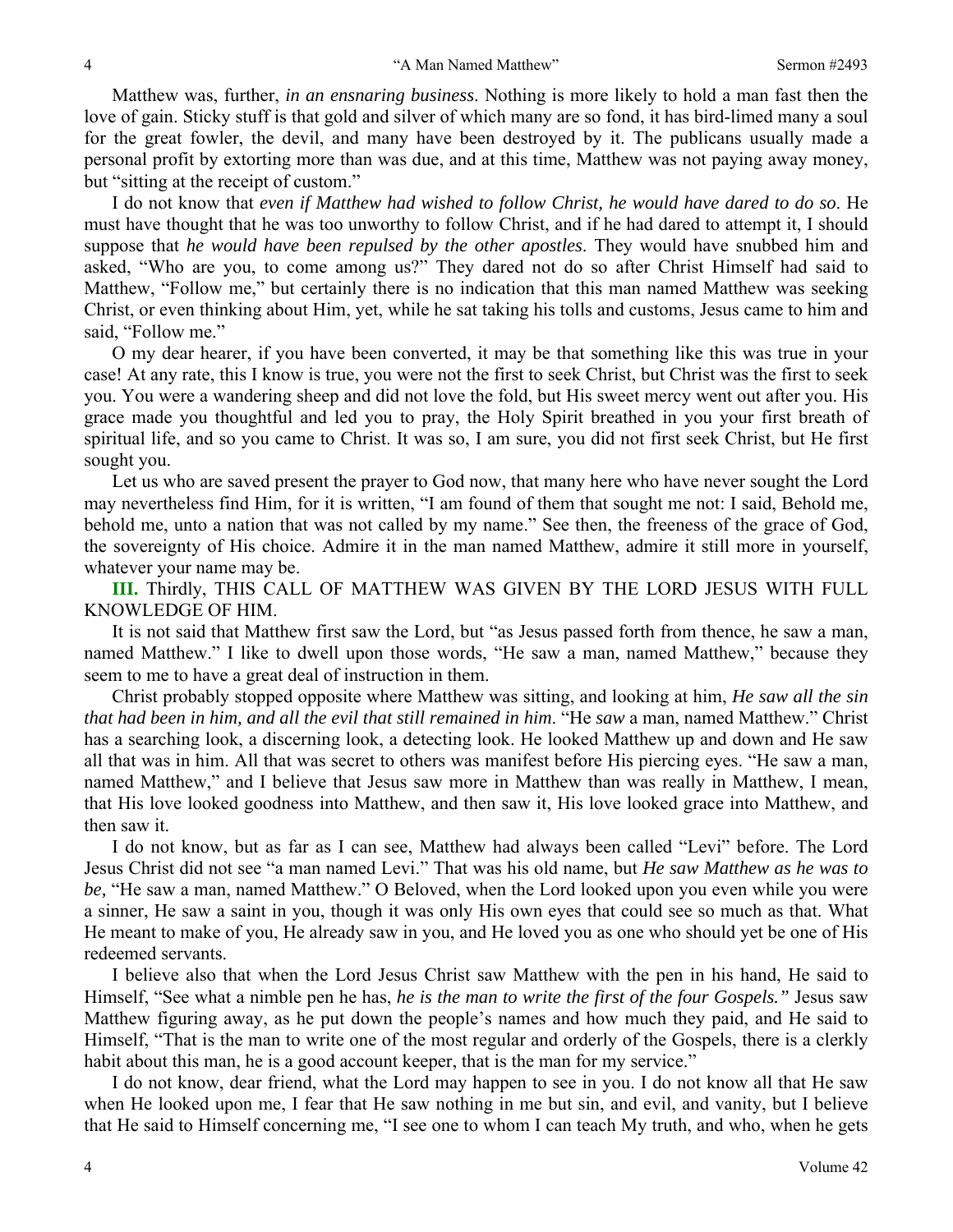a hold of it, will grip it fast and never let it go, and one who will not be afraid to speak it wherever he  $i_s$ ."

So the Lord saw what use He could make of me, and I wonder what use He can make of you. Sit still, dear child of God, and wonder that the Lord should have made such use of you as He has made. And you who are just beginning to think of the Lord Jesus Christ, sit still, and each one of you say, "I wonder what use He can make of me."

There is an adaptation in men, even while they are unconverted, which God has put into them for their future service. Luke, you know, was qualified to write his Gospel because he had been a physician, and Matthew was qualified to write the particular Gospel which he has left us because he had been a publican.

There may be a something about your habits of life, and about your constitution, and your condition, that will qualify you for some special niche in the church of God in years to come. Oh, happy day when Jesus shall look upon you and call you to follow Him! Happy day, when He did look upon some of us and saw in us what His love meant to put there, that He might make of us vessels of mercy meet for the Master's use!

**IV.** Pressing on a little further, I want you to notice, in the fourth place, that MATTHEW'S CALL WAS GRACIOUSLY CONDESCENDING, "As Jesus passed forth from thence, he saw a man, named Matthew, sitting at the receipt of custom: and he saith unto him, Follow me."

Christ had the choice of His followers, so *how came He to choose a publican?* The Roman yoke was so detestable to the free born son of Abraham that he could not bear the fact that the Roman, the idolater, should be lord in the Holy Land, so if the Romans wanted Jews to collect the taxes, they could only get persons who had lost all care about public repute. They might be no worse than other people, perhaps they were not, but they were esteemed as being the very off-scouring and pariahs of their race.

But the Lord Jesus Christ sees this publican and says to him, "Follow me." Not much of a credit will he be to his Master, so at least those around him will say. "Look how this Man, Jesus Christ, goes about and picks up the scum of the people, the residuum. He is taking a publican as His follower—the man who has given himself up to be the servant of the oppressors, and who has been himself an oppressor, He is going to have *him*.

Now, if the Nazarene had passed by and seen a learned Rabbi, or a Pharisee with his phylacteries, one who had made broad the borders of his garment, if Jesus had called *him,* it would have given a respectability to the community."

Yes, but it so happens that the Lord Jesus Christ does not care about that sort of respectability at all. He is so respectable Himself, in the highest sense of being respected, that He has honor enough and to spare for all His people, and He can condescend, without hazard, to call into His immediate company, to be one of His personal followers, "a man, named Matthew," even though he is a collector of the Roman taxes.

"Oh!" says one, "but I cannot think that He will ever call me." Ay, but I can think that He will! You remember John Newton, who had been a slave dealer and more, who had been himself a slave, literally a slave, as well as a slave to the worst passions. Yet, let the church of St. Mary Woolnoth tell how from its pulpit there sounded through long years the glorious Gospel of the blessed God from one who had been an African blasphemer, but who became a minister of Christ of the highest and noblest kind.

Yes, the Lord Jesus Christ loves to look out for the *publicani,* the very lowest of the low, and to say to them, "Follow me. Come into My company. Walk behind Me. Become My servant. Be entrusted with My Gospel. I will make use of you." He still takes such as these to become the proclaimers of His Word, oh, that He may thus call some of you!

"Well," say you, "it was great condescension when the Lord called Matthew, the publican." Yes, but was it not equal condescension when He called you and me? O man or woman, whatever your name, sit, and wonder, and adore the condescending love that chose even you to be Christ's follower!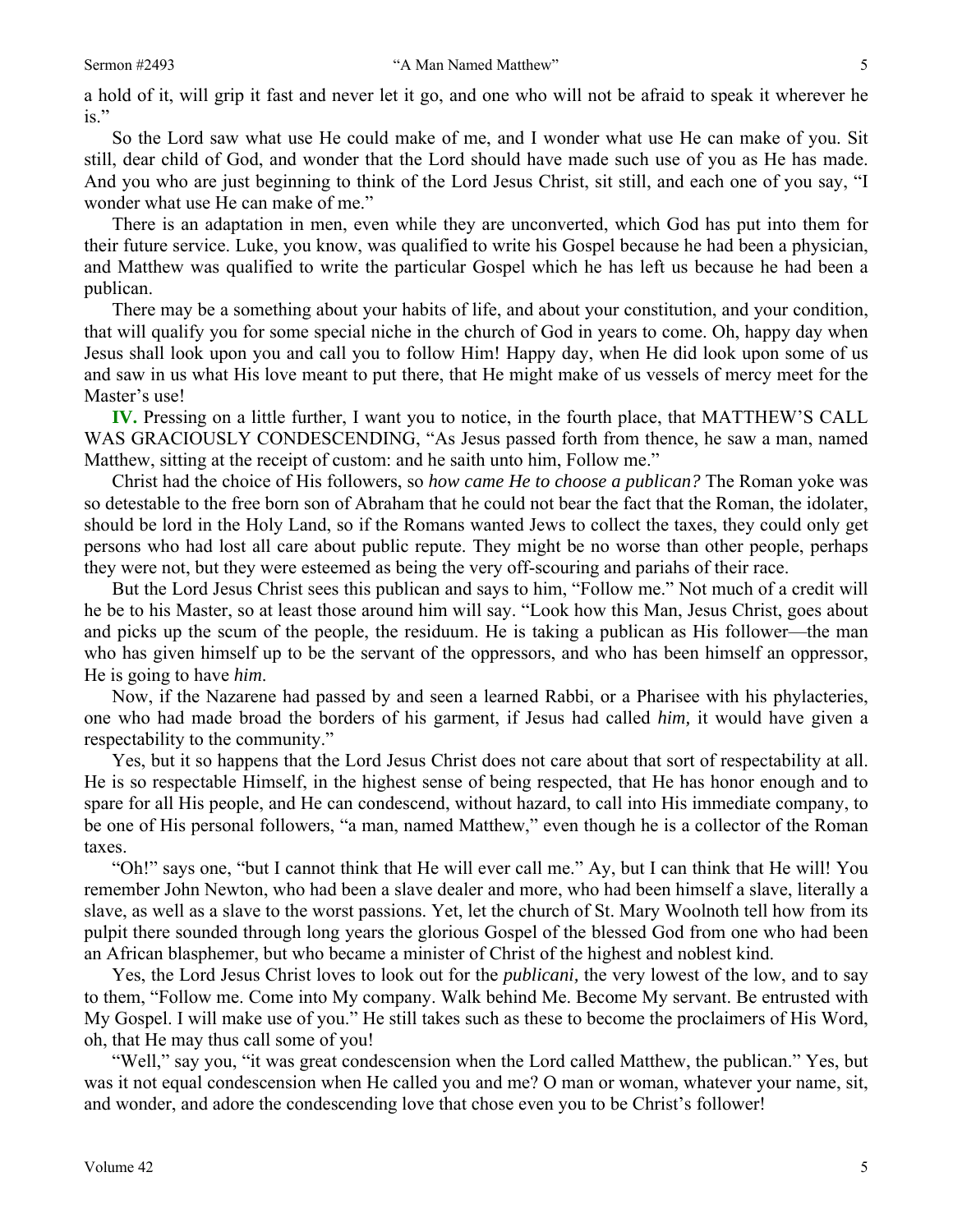**V.** Again, dear friends—I hope I do not weary you while I try to bring this case of Matthew fully before you, wishing always that you may see yourself in it—observe next, that THIS CALL OF MATTHEW WAS SUBLIMELY SIMPLE. Here it is in a nutshell, *"He* saith."

It was not John who said it, or James, or any of the apostles, but *"He* saith." And it is not my preaching, or your preaching, or an archbishop's preaching that can save souls, it is, *"He* saith," and it is when the Lord Jesus Christ, by the divine Spirit, says to a man, *"Follow me,"* that then the decisive work is done. Did He not say to the primeval darkness, "Light be!" and light was, and God, the Omnipotent and Eternal, has but to speak to man, and a like result will follow.

"He saith unto him, Follow me," and then immediately, just as simply as possible, the record says, *"he arose and followed him."* There is no palaver, no priestcraft, no sacramentarianism. "He saith, Follow me; and he arose, and followed Him." That is the way of salvation, Christ bids thee, whilst thou art at thy sin, leave it, and thou leavest it. He bids thee trust Him, and thou dost trust Him, and trusting Him, thou art saved, for "he that believeth on the Son hath everlasting life."

Is that how you were saved, dear friend? I know it is, yet you used to fuss, and fret, and fume, and say to yourself, "I want to feel, I want to see, I want to experience." Now you have got clear of all those mistakes, I hope. There is nothing more sublime than your conversion, but there is nothing more simple.

And as for you, dear friends, who are looking for signs and wonders, or else you will not believe, I wish you would give up that foolish notion, for there is no sign and no wonder which is equal to this, that Christ should say to the dead heart, "Live," and it lives, that He should say to the unbelieving heart, "Believe," and it believes. In the name of Jesus Christ of Nazareth, I say to thee, sinner, "Believe on the Lord Jesus Christ," and if He is really speaking by me, you will believe in Him, and you will arise and follow Him.

So, Matthew's call to follow Christ was sublimely simple.

**VI.** Notice also, that IT WAS IMMEDIATELY EFFECTUAL.

The Lord Jesus Christ said to him, "Follow me," and "he arose, and followed him."

*Matthew followed at once*. Some might have waited and put the coins away, but it does not appear that Matthew did so, "he arose and followed him." He did not say to Christ, "I must enter the amounts to the end of this page, here is a lot of people with fish baskets, I must see how much I can get out of them and so finish up my reckoning." No, "he arose and followed him."

I believe that when a man is converted, he is converted outright, and he will come right out from whatever wrong thing he has been doing. I have heard of a publican (I mean the other sort of publican, not a tax gatherer) who was very fond of drink, and he had by means of the drink sent many to perdition, but the day he was converted, he smashed his signboard, and had done with the evil traffic forever.

When there is anything else that is wrong, whatever it is, I like to see men smash it up, and have done with it. Clear every trace of it out of your house, do not try to keep even a little piece of it, or to do a wrong thing and say, "I will give the profits to the Lord Jesus Christ." He will not take the money that is stained with the blood of souls.

Quit the evil trade, and have done with it. Every kind of sin, and every sort of evil, whatever it may be, will be left as soon as effectual grace comes to a man. I do not believe that anyone ever repents a little bit at a time, it is once for all that he does it, he turns straight round immediately, and obeys the Lord's call, "Follow me." Jesus said to Matthew, "Follow me," "and he arose and followed him."

"Oh!" says one, "was it so?" Yes, it was, I am not talking about things that are matters of question, I am speaking about facts. "As Jesus passed forth from thence, he saw a man, named Matthew, sitting at the receipt of custom: and he saith unto him, Follow me; and he arose, and followed him."

I know another man, not named "Matthew," but "Charles," and the Lord said to him, "Follow me," and he also arose, and followed Him. If I were to ask all the Christian men here now—John, James, Samuel, or whatever their names, who heard Jesus Christ say, "Follow me," and who followed Him—to stand up, there would not be many of you left sitting, I hope. And you godly women too, know that it was just the call of the Lord Jesus Christ to you that brought you to Him there and then.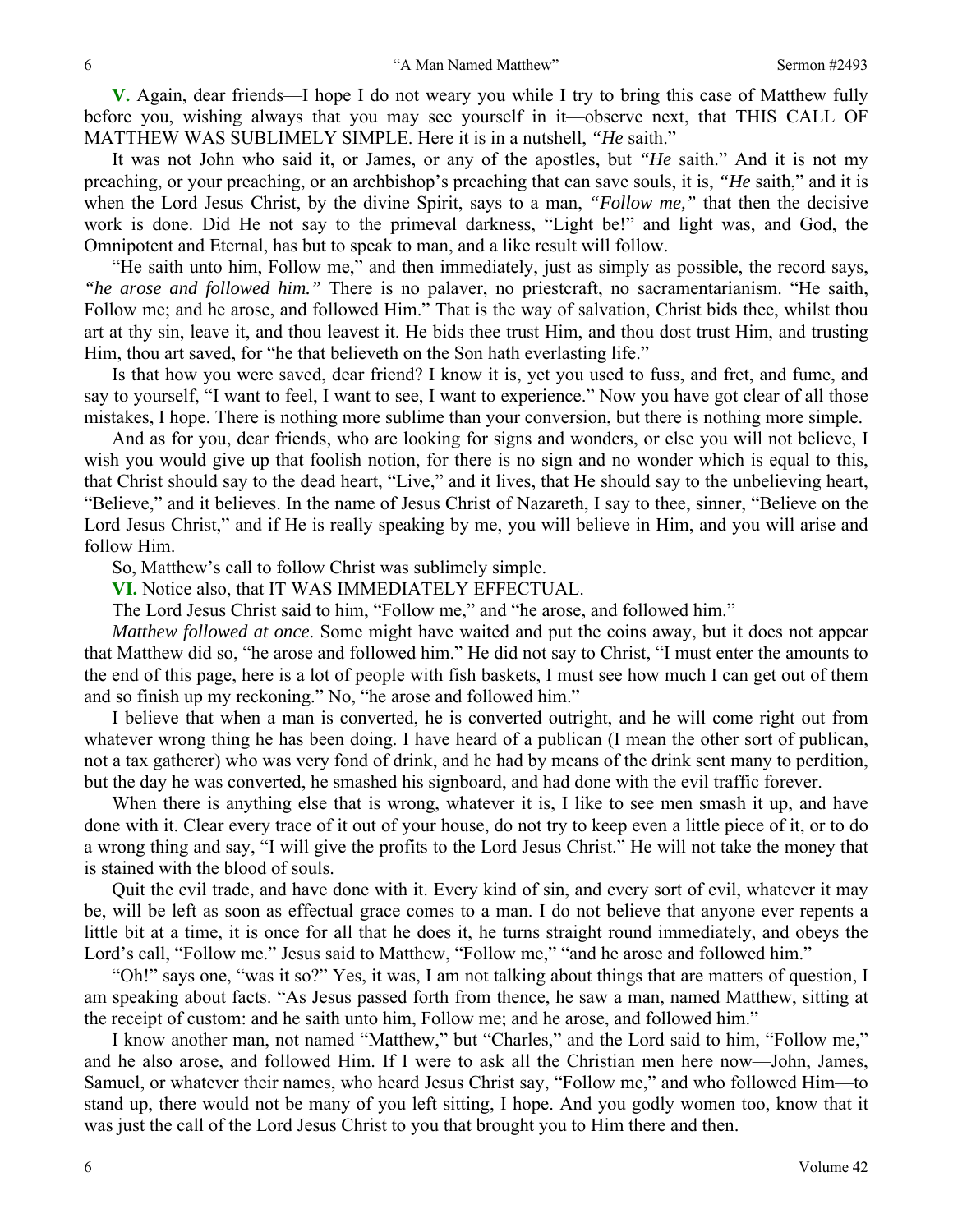The call to Matthew was the call of effectual grace. "Where the word of a king is, there is power," and Jesus Christ spoke to Matthew the word of *the* King. He said, "Follow me," and Matthew did follow Him. I have heard that when the Queen sends for anybody to come and see her, she does not "request the pleasure of his company," but she sends her command to him to come. That is the way kings and queens talk, and that is just the way with the Lord Jesus Christ, the King of kings, and Lord of lords. He says, "Follow me."

And preaching to you in His name, we do not say, "Dear friend, do be converted, if you will," but we say, "Thus saith the Lord: believe on the Lord Jesus Christ, and thou shalt be saved," and with that command goes the power of the word of a King, and so sinners are saved. Jesus said to Matthew, "Follow me; and he arose, and followed him."

# **VII.** Now lastly, MATTHEW'S CALL WAS A DOOR OF HOPE FOR OTHER SINNERS.

I have been speaking mostly about personal conversion, and perhaps somebody says, "You know, sir, we are to think about other people as well as ourselves." Precisely so, and there is never a man who is saved who wants to go to heaven alone. So, when the Lord Jesus Christ saw "a man, named Matthew," and bade the publican follow Him, *his salvation encouraged other publicans to come to Jesus*. Christ saw a great many other publicans and sinners whom he intended to draw to Himself by means of that "man, named Matthew." He was to become a decoy-duck for a great multitude of others like himself.

Next, *his open house gave opportunity to his friends to hear Jesus.* No sooner was Matthew called, and led to follow the Lord Jesus, than he said to himself, "Now, what can I do for my new Master? I have a good big room where I have been accustomed to lock up the people's goods till they have paid their dues—the *douane,* the custom house, where I put away their goods in bond. Here, John, Thomas, Mary, come and clean out this room! Put a long table right down the middle. I am going to have in all my old friends, they have known what kind of man I have been. I am going to invite them all to supper, and it will not be a mean supper either, it shall be the best supper they have ever had."

Levi made a great feast in his own house, and he said to the Lord Jesus, "Thou hast bidden me follow Thee, and I am trying to do so, and one way in which I am following Thee is that I am going to have a great feast in my house tonight, and to fetch in all my old companions. Will Thou, my Lord, be so good as to come and sit at the head of the table, and talk with them? They will be in a better humor for listening after I have fed them well. Wilt Thou come, and when they are all happy around my table, wilt Thou do for them what Thou hast done for me?

"Perhaps, Lord, if Thou wilt say that Matthew has become Thy follower, they will say, 'What! Matthew? Does he follow Christ? Well then, who must this Christ be that He will have such a follower as Matthew? Surely, He will have us too, for we are like Matthew, and we will come to Him as Matthew has come to Him, if He will but speak the word of power to us as He did to Matthew.'" So the call of Matthew was Christ's way of bringing numbers of lost ones to a knowledge of the truth and to eternal salvation.

Now, has it been so with you, dear friend? Man, named John, Thomas, Samuel—woman, named Mary, Jane, or whatever it may be—have *you* brought any others to Jesus? Have you brought your children to Jesus? Have your prayers brought your husband to Jesus? Have your entreaties brought your brethren to Jesus? If not, you have failed as yet in accomplishing that which should be your life-work. Ask the Lord to help you now to begin with somebody or other of your own circle and your own standing, to whom you will be most likely to speak with the largest measure of influence and power of any man.

The day you are converted, try to talk with those who were your schoolmates. Were you converted in a factory? Do not hesitate to speak to your fellow workmen. Are you a person of position? Do you occupy a high station in the fashionable world? Do not be ashamed of your Master, but introduce Christ into the drawing room, and let Him have a footing among the highest of the land. Let each man,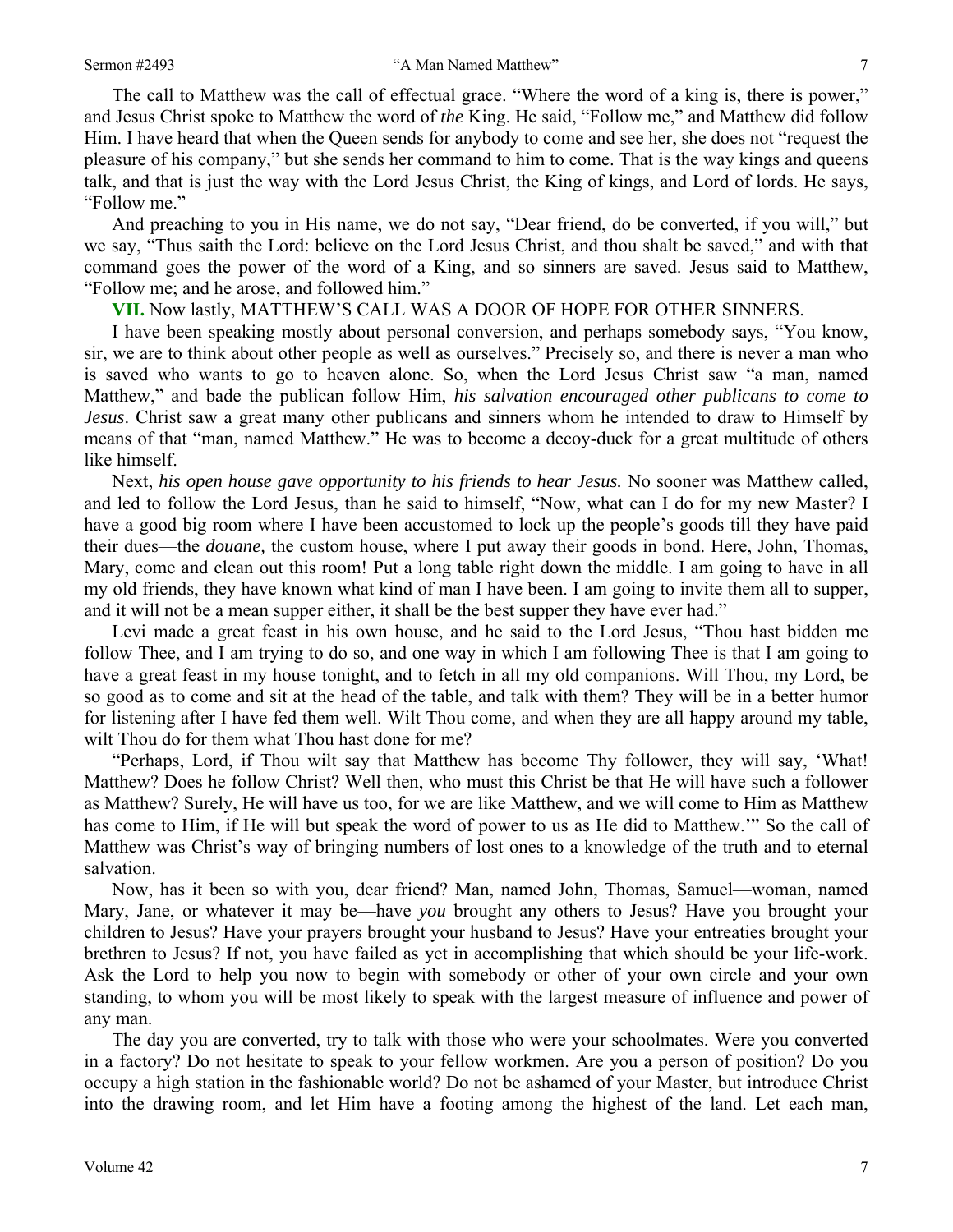according to his calling, feel, "He who bade me follow Him, has bidden me do so that others may, through my instrumentality, be led to follow Him too." God bless you in this holy service!

I feel as if I must close my discourse by just saying that as the Lord saw "a man, named Matthew," and as He saw you, try now to return that look of love and see Him. Consider how great this Man was, and as Christ came to Matthew's table, I now invite you who are believers in the Lord Jesus Christ to come to His table, and though you are not now numbered with publicans and sinners, but with His redeemed people, still it shall be your great joy to wonder as you sit here that your Master does still condescend to eat with publicans and sinners.

God bless you, and save the whole of this great company, for His dear name's sake! Amen.

## **EXPOSITION BY C. H. SPURGEON**

#### *MATTHEW 9:1-13*

## **Verses 1-2.** *And he* (that is, Jesus) *entered into a ship, and passed over, and came into his own city. And, behold, they brought to him a man sick of the palsy, lying on a bed:*

"Behold," for it is something worth looking at. Wherever this word, "Behold," is put in Scripture, it calls for deep and earnest attention. There is nothing wonderful in the sight of a man sick of the palsy, for there have been many such, but there is something wonderful in his friends having faith enough in Christ to bring the palsied man to the Savior. "Behold" this, that you may imitate it, and bring your friends, palsied with sin, and lay them down at the feet of Jesus. "Behold" it till you feel that you must copy it. "Behold, they brought to him a man sick of the palsy, lying on a bed."

#### **2.** *And Jesus seeing their faith—*

Our Lord Jesus has a very quick eye, if there is faith anywhere, He can see it. He can even see faith in you when you cannot see any in yourself, when unbelief covers up the faith you have, He can see it, "Jesus, seeing their faith"—

#### **2.** *Said unto the sick of the palsy: Son, be of good cheer; thy sins be forgiven thee.*

Probably this was not the blessing that the man was first seeking, but it is our Lord's custom to lay the axe at the root of the tree of evil, and He did so here. Sin was in the man's heart. It is sin that lies at the bottom of all sorrow, and if the sin be but taken away, we need not mind if we do not lose the palsy. If sin be forgiven, we may be content to keep our bed. The Savior often gives gold to those who only ask for silver, he grants the forgiveness of sin to those who only seek relief from sickness. He "is able to do exceeding abundantly above all that we ask or think," so He said to this palsied man, "Son, be of good cheer; thy sins be forgiven thee."

#### **3.** *And, behold, certain of the scribes said within themselves, This man blasphemeth.*

They did not dare to say it out loud, it was whispered in the chamber of their souls, but the Lord heard it, and He can hear your thoughts, my friend, though you would not dare to put them into words. He knows all that you are thinking of, just as He read the thoughts of these murmuring scribes.

# **4-5.** *And Jesus knowing their thoughts said, Wherefore think ye evil in your hearts? For whether is easier, to say, Thy sins be forgiven thee; or to say, Arise, and walk?*

Why, of course, it is much easier to say, "Thy sins be forgiven thee"! There are thousands of socalled "priests" who say that, but who is to know whether sins are forgiven or not? But if a man shall say, "Arise, and walk," that is a thing that we can easily put to the test. You can see whether the man does arise and walk, so that, of the two, the command to arise and walk would seem to be the more difficult, and if these scribes had asked Christ—as they had tacitly done—to make this man arise and walk, if he had not done that, but had done a lesser thing, why should they say that He blasphemed?

**6-7.** *But that ye may know that the Son of man hath power on earth to forgive sins, (then saith he to the sick of the palsy,) Arise, take up thy bed, and go unto thine house. And he arose, and departed to his house.*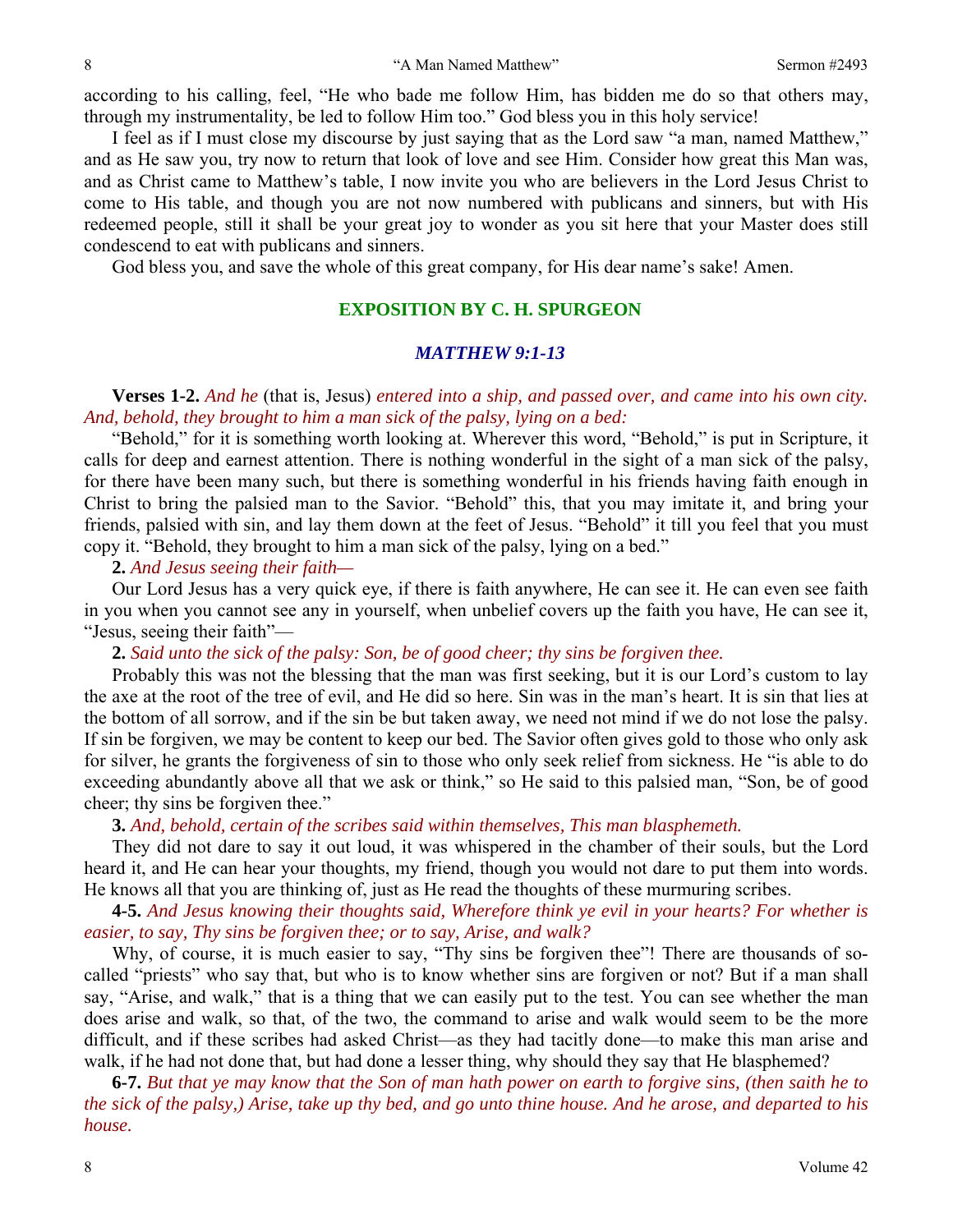Now, since there was power in this word of Christ for the healing of the sick, the onlookers might well conclude that there was also power in the word of Christ for the forgiveness of sin. If it was no blasphemy on His part to bid the man arise, and walk, for God seconded the command, and the miracle was wrought, it could be no blasphemy for that same divine Person to say to the palsied man, "Thy sins be forgiven thee."

**8.** *But when the multitudes saw it, they marveled,—* 

The scribes caviled, but the multitudes marveled, and they did more—

**8.** *And glorified God, which had given such power unto men.* 

They did not yet perceive that Christ was more than man, but they went as far as they could see, and they blessed God that a man had been raised up who had such power over sickness and sin.

**9.** *And as Jesus passed forth from thence, he saw a man, named Matthew, sitting at the receipt of custom:* 

Matthew was at the tollbooth, perhaps taking money for fish caught in the Sea of Galilee, whatever the "custom" was, he was receiving from the people the usual tax on behalf of the Roman government.

**9.** *And he saith unto him, Follow me. And he arose, and followed him.* 

This was a very wonderful thing, and it is recorded as an instance of divine power equal to that which was seen when Jesus bade the palsied man take up his bed and walk.

**10.** *And it came to pass, as Jesus sat at meat in the house, behold, many publicans and sinners came and sat down with him and his disciples.* 

Whose house? Matthew's house. Then why did not Matthew say so? Because he did not like to say anything in his own praise. Luke says that Matthew made Christ "a great feast in his own house," but Matthew himself simply puts it, "As Jesus sat at meat in the house."

"Behold, many publicans and sinners came." I want you to notice this further "Behold." *"Behold,* they brought to him a man sick of the palsy." Now again, *"Behold,* many publicans and sinners came and sat down with him and his disciples." It is worth your noticing, it is worth your thinking upon, for it may be, you feel yourself to be guilty, unworthy to come to Christ, unfit to be in communion with Him. If so, listen, *"Behold,* many publicans and sinners came and sat down with him and his disciples." Jesus loves to feast the famished, and if they come where He is, seeking for food, He will give them Himself, the Bread of Life, to eat, and the Water of Life, to drink.

**11.** *And when the Pharisees saw it, they said unto his disciples, Why eateth your Master with publicans and sinners?* 

Oh, these wretched Pharisees! These men with the green eyes, who cannot see anything but they must be jealous of it and find fault with it, are not all dead yet. Possibly there are some of them in our midst just now, for they are usually in every congregation where the Gospel is preached. You may know them by their sanctimonious appearance and their sneering countenance, as they look down on the common people and the sinful people, the publicans and sinners by whom they are surrounded.

**12.** *But when Jesus heard that, he said unto them, They that be whole need not a physician, but they that are sick.* 

I do not find that the disciples answered these Pharisees, but Jesus replied for them. Very often the best thing to do with cavilers is to leave them to the Master, you might make a muddle of answering them, so turn them over to your Lord. "He said unto them, They that be whole need not a physician, but they that are sick." "You supremely good people—in your own esteem—do not want Me, why should I come and eat bread with Pharisees? But these *publicani* whom you despise, these sinners whom you loathe, are spiritually sick, and ought not I, the good Physician, to be found among them?"

**13.** *But go ye and learn what that meaneth, I will have mercy, and not sacrifice: for I am not come to call the righteous, but sinners to repentance.* 

It must have galled these Pharisees to be sent to learn anything, for they thought they knew everything that could be known.